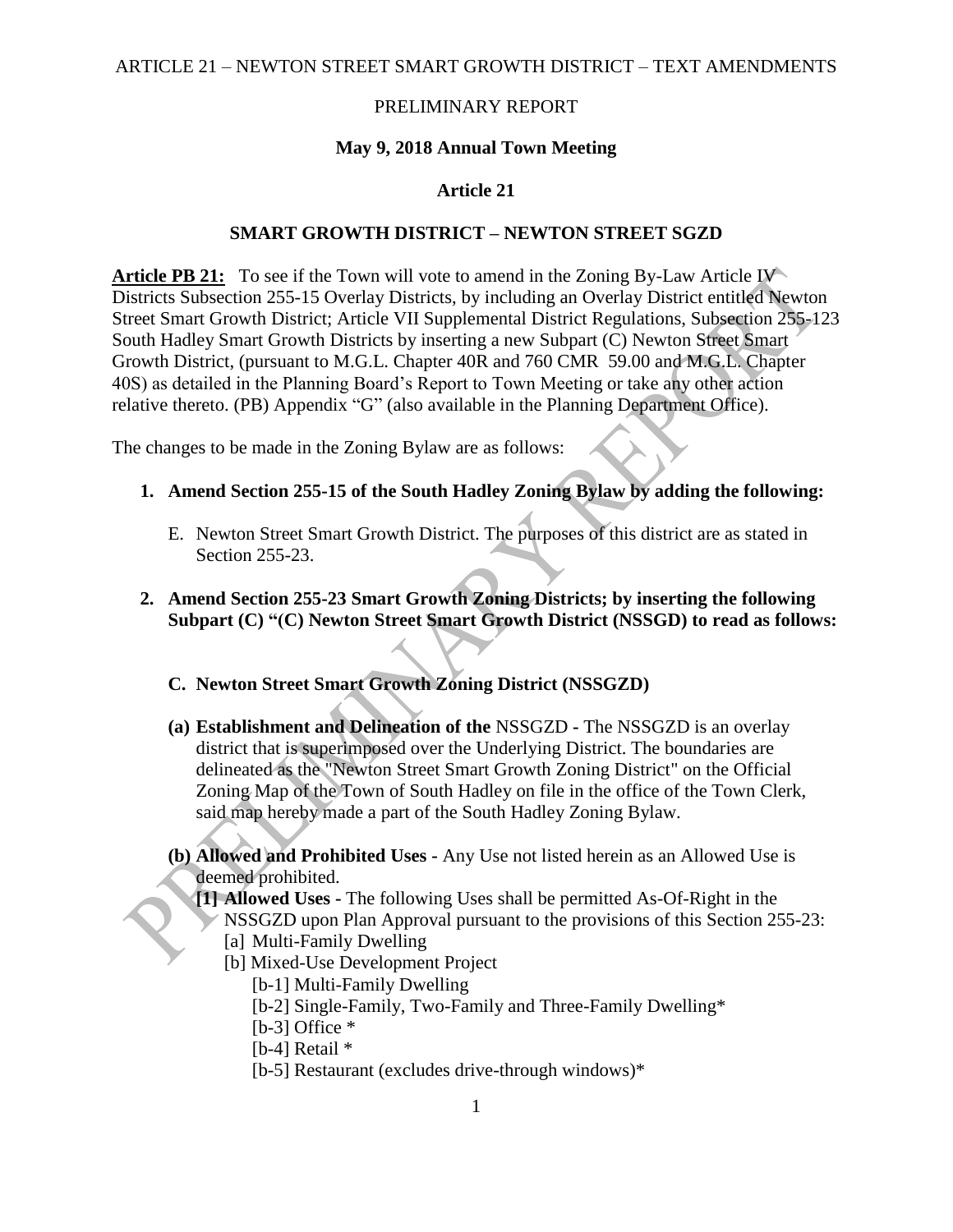[b-6] Institutional  $*$ 

[b-7] Consumer Service \*

\*Only as part of a Mixed-Use Development; see Section 255-23(A)(5)

In addition to the Allowed Uses listed above, the following Uses are permitted As-Of-Right for Development Projects within the NSSGZD subject to the requirements of this Section 255-23:

- [g] Parking Accessory to any of the above permitted Uses, including surface, garage-under, and structured parking
- [h] Accessory Uses customarily incidental to any of the above permitted Principal Uses
- (c) **Dimensional and Other Requirements -** Applications for Plan Approval shall be governed by this Section and the Design Standards for the NSSGZD.

| <b>Dimensional Requirement</b>            |                                     |
|-------------------------------------------|-------------------------------------|
| Maximum Building Height                   | 4 stories or 65 feet, whichever is  |
|                                           | less                                |
| Minimum Lot Frontage                      | $N/A***$                            |
| Maximum Lot Coverage                      | $N/A***$                            |
| Minimum Lot Area                          | $N/A***$                            |
| Number of Buildings per Lot               | $N/A***$                            |
| <b>Maximum Building Frontage</b>          | 300 feet                            |
| Minimum Front Setback                     | $N/A***$                            |
| Minimum Side/Rear Setback abutting a      | 20 feet                             |
| <b>Residential Zone</b>                   |                                     |
| Minimum Side/Rear Setback when abutting a | 20' for that portion of a Structure |
| parcel with an existing Single Family     | not exceeding two (2) stories       |
| Dwelling                                  | 50' for that portion of a Structure |
|                                           | exceeding two (2) stories           |
| Minimum Side/Rear Setback in NSSGZD or    | 20 feet                             |
| abutting Business-A                       |                                     |
| ***No requirement or limitation applies   |                                     |

- [1] Residential Density Allowances The minimum Multi-Family Residential density shall be 20 units per acre and the maximum Multifamily Residential Density shall be 24 units per acre for all Lots and all Buildings. The Single-Family Residential Density shall be a maximum of up to 8 units/acre and Two-Family and Three-Family Residential Density shall be a maximum of up to 12 units/acre.
	- [a] The Planning Board may provide a waiver, including permitting a density of less than 20 units per acre for Multi-Family, as specified in Section A(10) to promote the renovation or adaptive reuse of existing Buildings.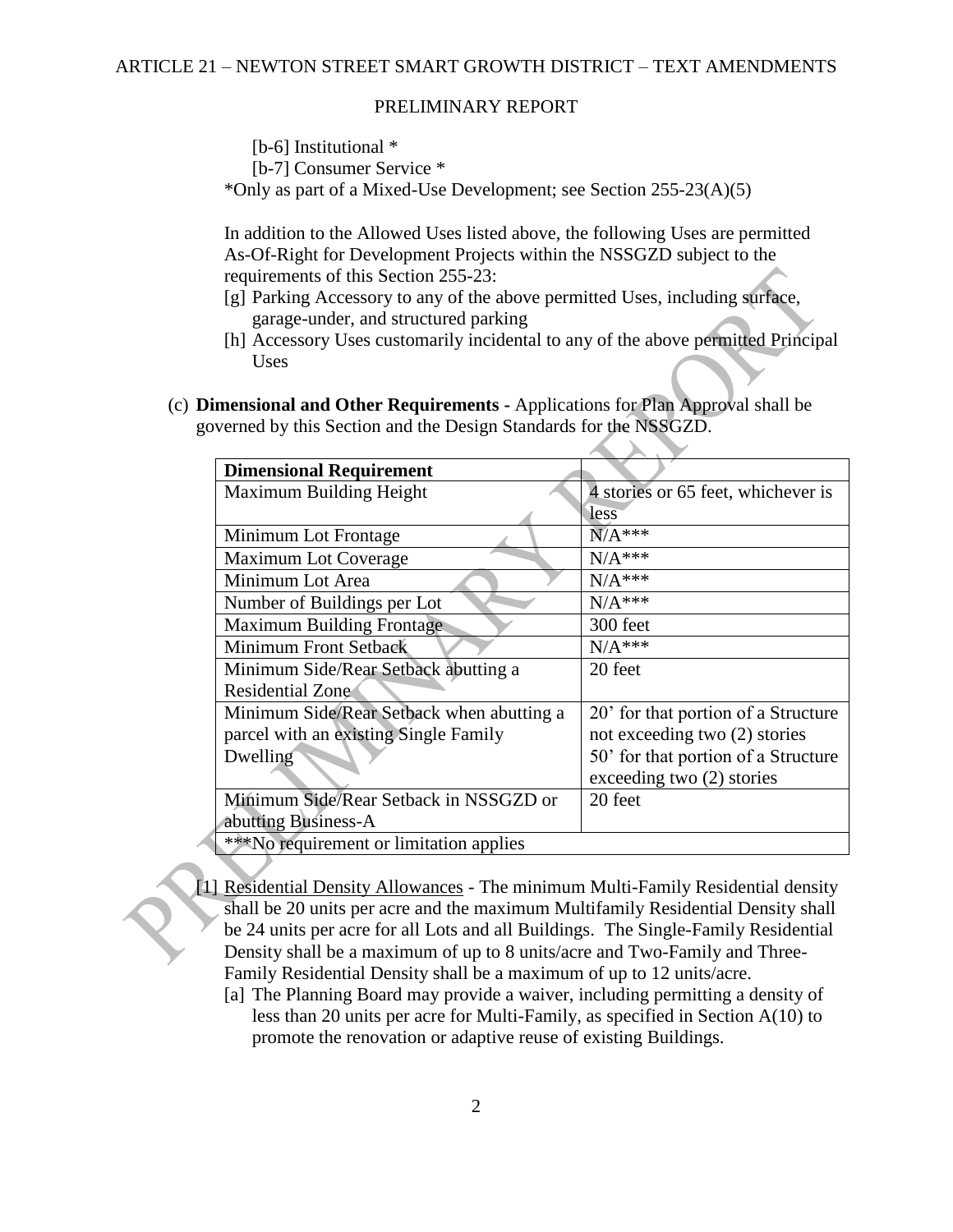- [2] Contiguous Lots In the NSSGZD, where two or more Lots are contiguous or are separated by a right-of-way, such Lots may be considered as one Lot for the purpose of calculating maximum Lot coverage; parking requirements; minimum useable open space; and Dwelling Units per acre.
- [3] Age-Restricted Housing Units An Applicant may propose a Residential or Mixed-Use Development Project in which all Dwelling Units are designed for or are accessible to the elderly or the handicapped under all applicable laws and regulations, provided that not less than twenty-five percent (25%) of the housing units in any such Development Project shall be Affordable Units. All such Development Projects shall be governed by the requirements of this Section 255- 23 and the Design Standards.

### **EXISTING PROVISIONS**

There are no existing provisions being revised. Rather, as noted above, the new overlay district and its purpose is being added to Subsection 255-15 and a new Subpart (C) is being inserted into Subsection 255-15.

### **OBJECTIVE:** The objectives of article are

- 1) To encourage development of new housing units and mixed-use developments in South Hadley supportive of the Town's housing and economic redevelopment efforts.
- 2) Further the Town's efforts to promote sustainable development consistent with the Town's Master Plan.
- 3) Promote development of a diversified housing supply.

**SUMMARY:** This article fulfills the objectives stated above by establishing the Town's second "Smart Growth District" under the State's Chapter 40R program.

**BACKGROUND:** The amendment proposed in this warrant article is a continuation of the Town's efforts to facilitate revitalization of our commercial core areas and implementing our adopted housing strategies. And, it is yet another result of several years of work with the Pioneer Valley Planning Commission dating back to early 2013. As with the Town's first Smart Growth District, the basis for the proposal dates back to the 2010 Master Plan which identified "Invest in the Route 116/Route 33 Commercial Focus Area as a mixed-use center" as one of the plans Five Core Initiatives and Sustainability as one of the plan's Guiding Principles (see section "Relationship to Master Plan" below).

### *Benefits of a Smart Growth Zoning Overlay District*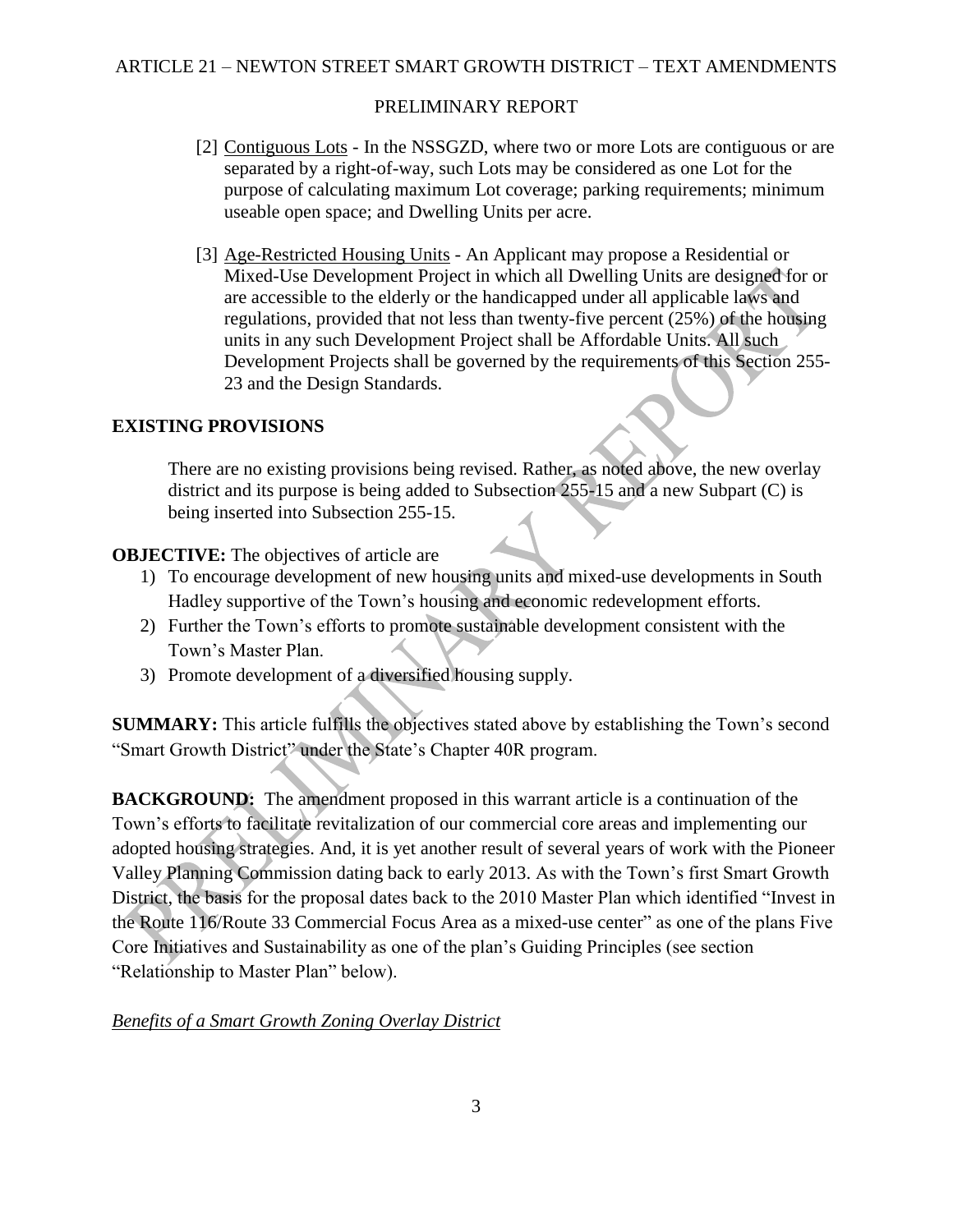As noted in 2015 when Town Meeting approved the South Hadley Falls Smart Growth District, there are a variety of reasons to develop and adopt a Smart Growth Zoning Overlay District approved under the 40R program. Among the benefits are:

- o Sustainable development: Encouraging development where infrastructure already exists is a sustainable approach to development.
- o Development guidance: Tells developers where the community wants more intense residential development.
- o Revitalization: Supports downtown and commercial center revitalization and redevelopment.
- o Grants: Smart Growth Districts are given points on various grant applications.
- o Financial: The State provides financial incentives for adopting a Smart Growth Zoning Overlay District in the form of a one-time payment upon final approval of the district by the State and Incentive Payments for every dwelling unit permitted under the Overlay District. The One-Time payment has been estimated to be \$350,000 for South Hadley.
- o 40B Safe Harbor: Communities with less than 10% of their housing supply considered "affordable" under the State's Subsidized Housing Inventory list are subject to private developers applying for a Comprehensive Permit which could ignore the local zoning and other regulations. The state has rejected some requests for Project Eligibility Letters from such developers where the community has adopted a Smart Growth Overlay District and is showing activity to develop housing in the district.

# *Smart Growth Zoning Overlay District Act – 10 years of experience*

The Smart Growth Zoning Overlay District Act was enacted by the State in 2004 to encourage communities to create dense residential or mixed-use smart growth zoning districts, including a high percentage of affordable housing units, to be located near transit stations, in areas of concentrated development such as existing city and town centers, and in other highly suitable locations. Since the program was developed, many communities across the Commonwealth have created these Smart Growth Overlay Districts and utilized the tools they offer to facilitate the type of development they desire to occur in places they want it occur.

At least 33 communities (including South Hadley) across the state have created and obtained State approval of Smart Growth Overlay Districts under the Chapter 40R program. Several communities have created at least two such districts. To date, over 2,400 dwelling units have been permitted under the Smart Growth Zoning Districts.

In addition to the South Hadley Falls Smart Growth District, additional Smart Growth Overlay Districts in the Pioneer Valley Region include districts in Chicopee, Easthampton, Holyoke,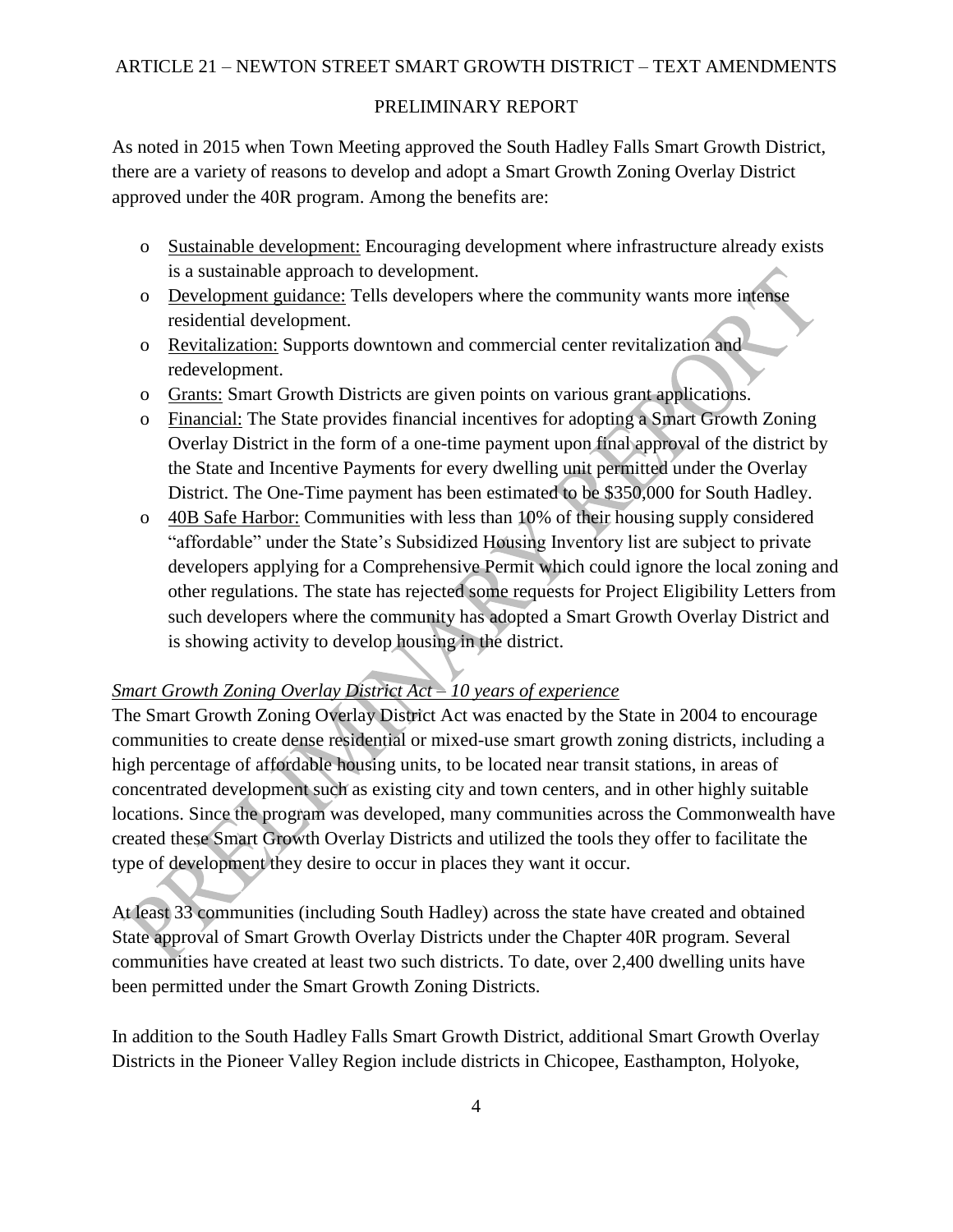Ludlow, Northampton, and Westfield. So, this is not a new program. Rather, it is a program with some history and solid experience – both with the region and across the State.

#### *Criteria for a Smart Growth Overlay District*

To be approvable, overlay Districts must be located near transit stations, in existing city and town centers, commercial districts, and other Areas of Concentrated Development, and in other eligible Smart Growth locations. A "transit station" includes a bus stop. After thorough analysis of the South Hadley Falls area and a site visit by representatives of the Department of Housing and Community Development, a portion of the South Hadley Falls area was determined to be eligible for designation due to its proximity to transit service and the concentrated area of development standards.

#### *Process for Obtaining Approval of a District*

Creation of a Smart Growth Overlay Zoning District under Chapter 40R, MGL requires planning and lots of data analysis. Thus, the Town utilized the services of the Pioneer Valley Planning Commission (PVPC) under a Technical Assistance Grant to undertake this effort. The steps in this process are as follows:

- 1). The "chief executive" of the Municipality or designee must hold a public hearing on whether the provisions of the proposed Smart Growth Zoning shall be adopted by the Municipality.
- 2). The town then submits its SGZ Application to DHCD for their "Preliminary Determination of Eligibility" (an informal, non-adjudicatory procedure). The process can take up to 90 days.
- 3). Once DHCD has given their final approval for the Preliminary Determination of Eligibility" - the town then goes through the normal zoning adoption process.
- 4). Once adopted by Town Meeting, the town submits proof of adoption to DHCD (including showing any changes required in their Letter of Eligibility).
- 5). DHCD reviews the submission and issues its final approval (a non-expiring Letter of Approval).

Thus, before the first step – the hearing by the "chief executive" – a draft proposal for a district needed to be developed. During 2016-2017, the PVPC staff, Planning Director, and Planning Board developed such a proposal.

The Town Administrator, as Chief Executive of the Town, held public hearings on July 11, 2017 and August 31, 2017. Notices of the August 31, 2017 public hearing were mailed to each of the abutters and owners of the proposed included properties as well as the required publishing and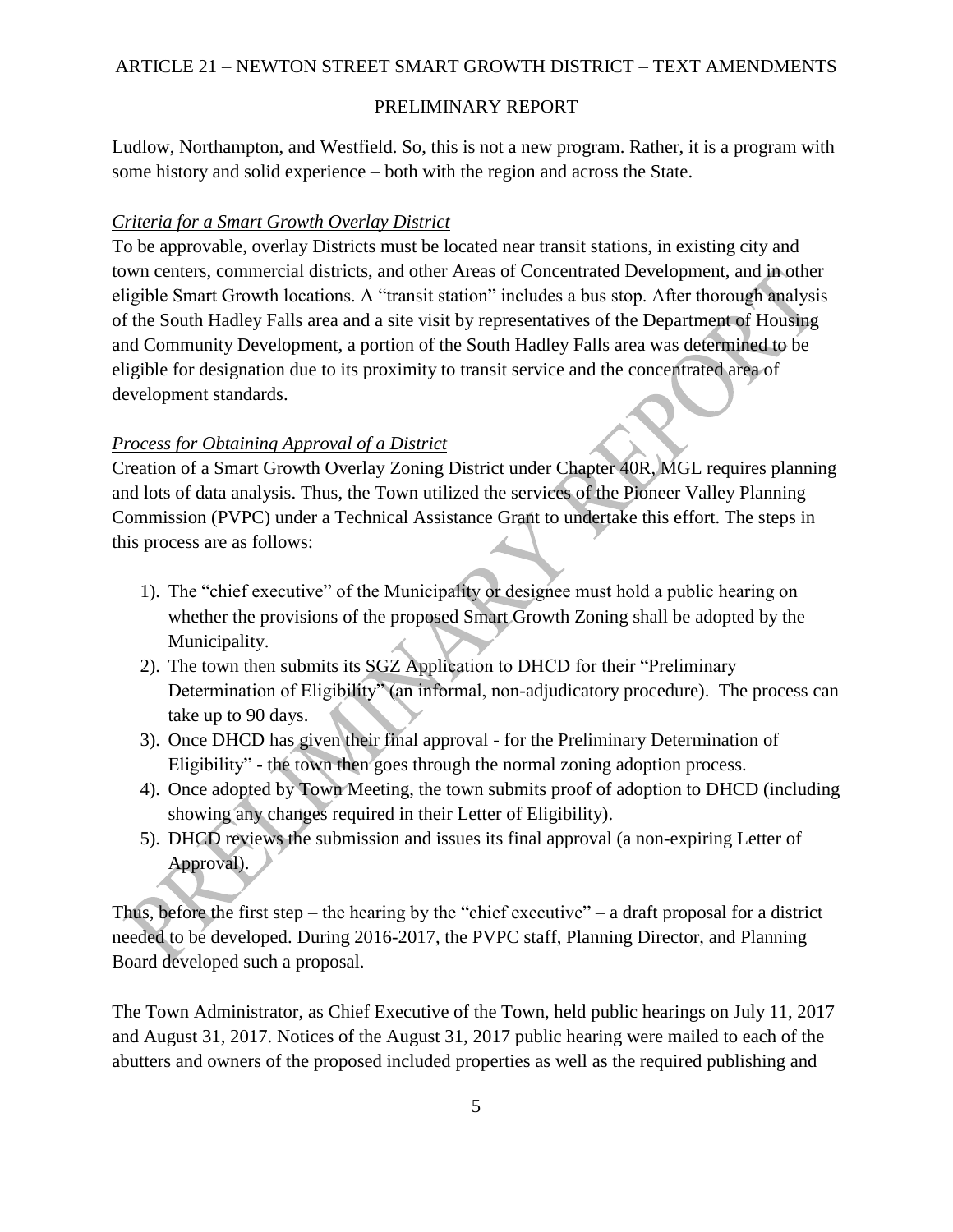posting of the notice. Both public hearings were very well attended with many persons asking questions and making comments regarding the proposal. As a result of comments received during the July 11, 2017 public hearing, the boundaries of the proposed district were reduced.

The application for a Preliminary Determination of Eligibility was submitted to the DHCD in December 2017. Over the course of the past four months, the Planning Director and the staff of the PVPC worked with the DHCD staff to make revisions to the submittal to address the statutory requirements and the DHCD staff concerns and comments. This process involved review of the details of the proposed Zoning Bylaw amendment as well as further analysis of the individual parcels within the proposed district boundaries.

A Preliminary Determination of Eligibility for the proposed Newton Street Smart Growth Zoning District was issued by the DHCD on April 5, 2018 (see attached letter). Subsequently, the Planning Board, PVPC staff, and Planning Director began the third step in the process – the normal zoning adoption process. A public hearing will be held on April 30, 2018.

If Town Meeting approves the proposed amendment, the Newton Street Smart Growth District could receive final State approval by this Fall.

### *Proposed Zoning Bylaw Amendment*

As noted in 2015, a Smart Growth Zoning Overlay District must be an all-inclusive zoning provision to be approved under Chapter 40R procedures. By this, we mean that it cannot rely upon any provision outside of the Smart Growth Overlay District provisions. Therefore, all the definitions, development standards, use allowances, etc. applicable to development under the Overlay District must be contained within the specific section of the Zoning Bylaw.

With the action taken by Town Meeting in January 2018 and proposed under Article 20 of the May 2018 Annual Town Meeting, all of the "Generally applicable" provisions for a Smart Growth District have already been adopted and incorporated into a separate section of the Zoning Bylaw (Section 255-23). Therefore, the amendment needed for the Newton Street Smart Growth District is much less cumbersome than it was for the South Hadley Falls Smart Growth District and only has three parts:

- $\circ$  Establishment of the district
- o Regulation of uses
- o Dimensional requirements

Below is a brief synopsis of the three elements of the proposed Subsection 255-23(C):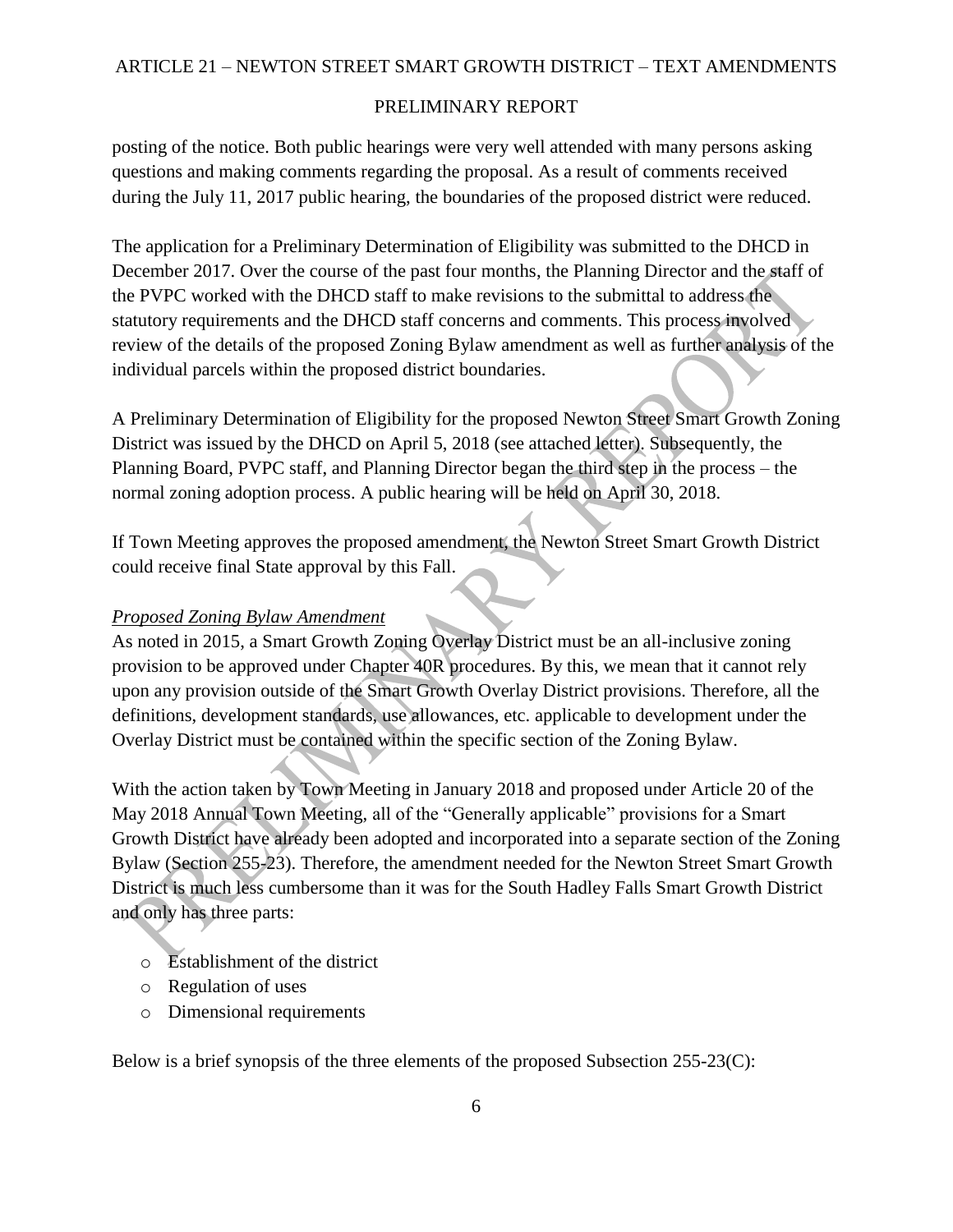### ARTICLE 21 – NEWTON STREET SMART GROWTH DISTRICT – TEXT AMENDMENTS

### PRELIMINARY REPORT

Delineation of the NSSGD. This section provides that the district is as delineated on the map. Under Article #22 of the May 2018 ATM warrant, Town Meeting will set the boundaries of the district.

Allowed Uses. Multifamily development at densities of 20 units or more per acre is at the cornerstone of the development incentive offered by a Smart Growth Zoning District under Chapter 40R. Thus, Multifamily housing is allowed by right exclusively. The following uses are also allowed by right when part of a mixed-used development:

- o Multi-Family Dwelling
- o Single-Family, Two-Family and Three-Family Dwelling
- o Office
- o Retail
- o Restaurant (excludes drive-through windows)
- o Institutional
- o Consumer Service

Parking and accessory uses are also permitted by right as part of a Development Project under the District provisions.

Density and Dimensional Standards. Smart Growth Zoning Overlay Districts approved under 40R must allow, by right (or subject to review similar to Site Plan Review but not Special Permit or Variance), residential developments with the following minimum densities:

- o Single-Family: 8 units per acre
- o Two- & Three-Family: 12 units per acre
- o Multi-Family: 20 units per acre

The proposed amendment utilizes these minimum density standards. However, unlike the State provisions, it sets a cap on the number of multi-family units per acre at 24. The reason for setting a cap at this level is to make clear that there is a limit to the allowed density but to also allow applicants some flexibility in design without asking for a waiver of the cap.

Similarly, the amendment provides dimensional requirements specific to the Overlay District. While these dimensional standards have some similarity to some of those of the underlying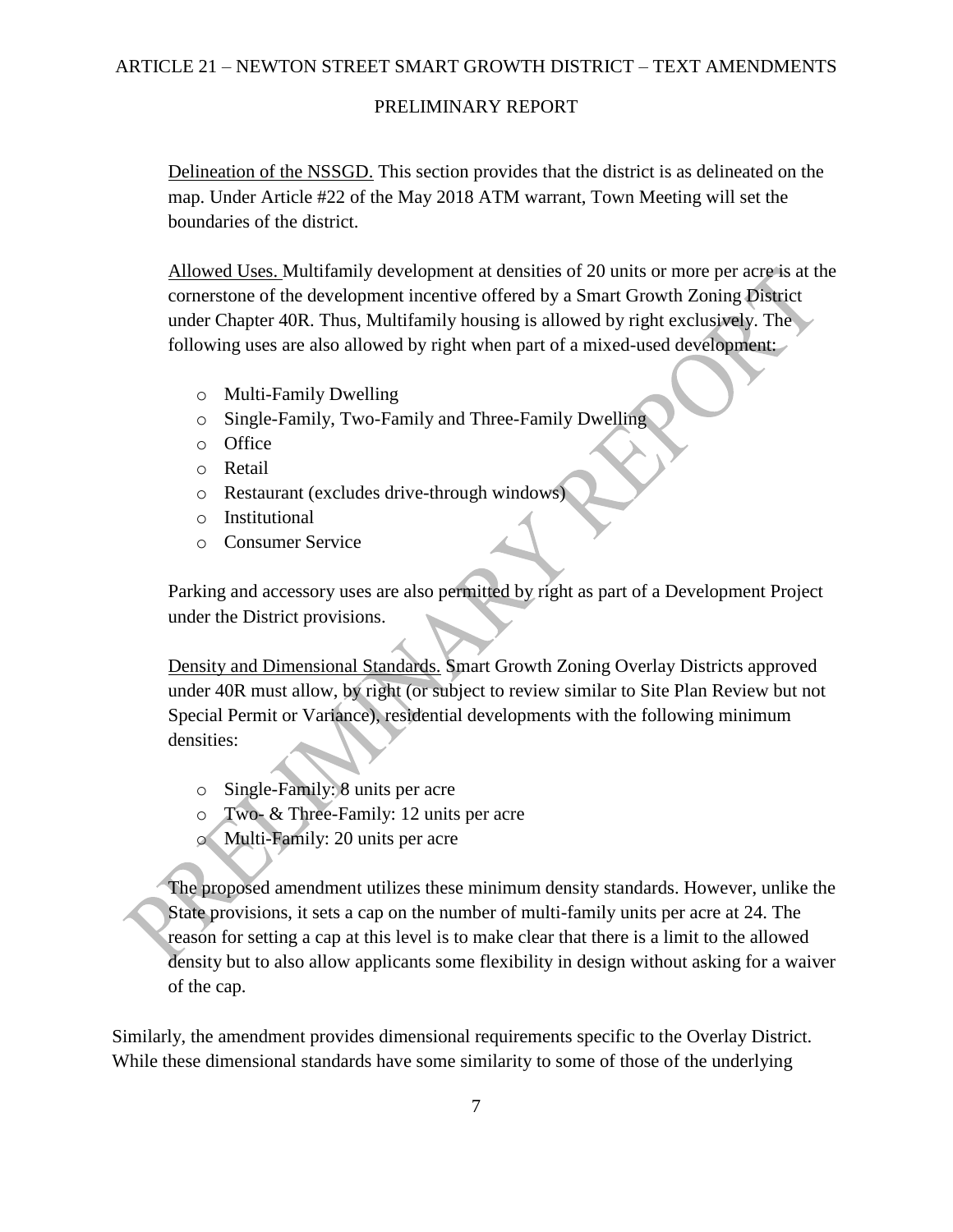zoning, they generally vary from the underlying zoning, in part due to the Overlay District requirements being subject to supplemental standards and a Design Review process – similar to Site Plan Review.

**RELATIONSHIP TO 2010 MASTER PLAN:** There are a number of aspects of the Master Plan

Revitalization of South Hadley's commercial core areas is s a major focus of the 2010 Master Plan – several of the Core Initiatives. Similarly, the need for more housing across all affordability tiers is the focus of an entire chapter in the Master Plan. The first and third Plan Principles and the Second and Fifth Core Initiatives relate directly to this amendment:

#### *Managing towards our Shared Vision:*

*Coordinating Town actions, regulations, and investments consistently towards achieving the community's objectives and goals. This principle envisions efforts to manage town programs, budgets, and actions in a proactive way that is intentionally and thoughtfully directed towards achieving specific outcomes, and applies both to overall planning and policy and to specific actions of town departments. For example, a goal of developing a number of parcels of open space over time might suggest the coordination of complementary economic incentives, zoning bylaws, and infrastructural improvements.* 

#### *Sustainability:*

*Promoting policies and actions that will meet the needs of the present without compromising the ability of future generations to meet their own needs. Sustainability should be understood broadly to include maintaining a long-range focus for Town actions and investments as well as the stewardship of the Town's natural lands, parks, and public buildings. Sustainability also implies renewed attention to efficiency, or making the most of what we have, whether measured in infrastructure, energy, money, or time, or in natural resources like land and water.*

The Second Core Initiative is to "Invest in the Route 116/Route 33 Commercial Focus Area as a mixed-use center" and the Fifth Core Initiative regarding "Updating the Regulatory Infrastructure to Support the Community's Desired Outcomes" are both furthered by adopting the 40R Smart Growth District.

*Core Initiative 2: Invest in the Route 116/Route 33 Commercial Focus Area as a mixed-use center*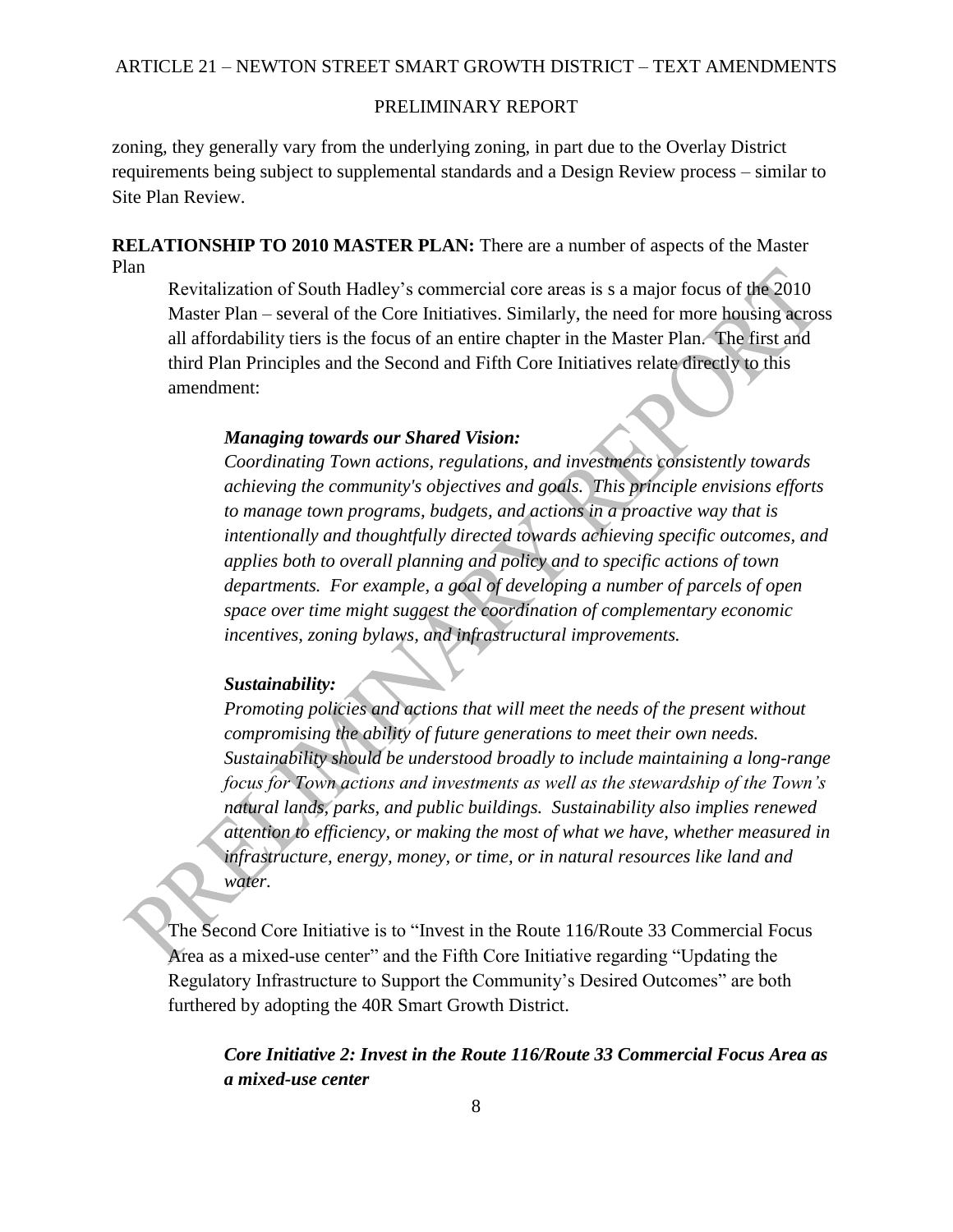*Goal: Actively promote redevelopment of the Route 116 / Route 33 commercial focus area as an attractive, economically vital, livable, and walkable mixed-use center for the Town, integrating residential and commercial uses.*

*Route 116 forms South Hadley's north/south spine. The Route 116/Route 33 intersection is at the center of this corridor and has emerged as a key focal point for the Town's economic activity and future development. This area functions as an important hub of commercial activity and offers substantial potential for future reinvestment in housing, mixed-use development, traffic and landscaping improvements, and pedestrian facilities that can better connect the area to the rest of South Hadley. The desire is to create a visually appealing, walkable mixed-use center that offers business opportunities and pathway connections to surrounding neighborhoods and centers.*

# *Core Initiative 5: Updating the Regulatory Infrastructure to Support the Community's Desired Outcomes*

*Goal: Develop and adopt a modern, efficient and effective regulatory infrastructure that creates a framework for enhancing South Hadley's community, economy, and aesthetic quality.* 

*To accomplish the Town's many goals, the Town's zoning bylaw, subdivision regulations, zoning map, and review procedures need to be reviewed and revamped to help enable desirable development, improve the business environment, allow for housing diversity, and improve the aesthetic quality of South Hadley. Updated community standards that flow from the principles, goals and recommendations of this Plan will*

- o *help improve housing quality and options;*
- o *provide consistency and transparency to the development review process;*
- o *promote infill and development that meets emerging economic models;*
- o *enact design and landscaping standards that ensure that new investments improve the quality and function of South Hadley's landscapes; and*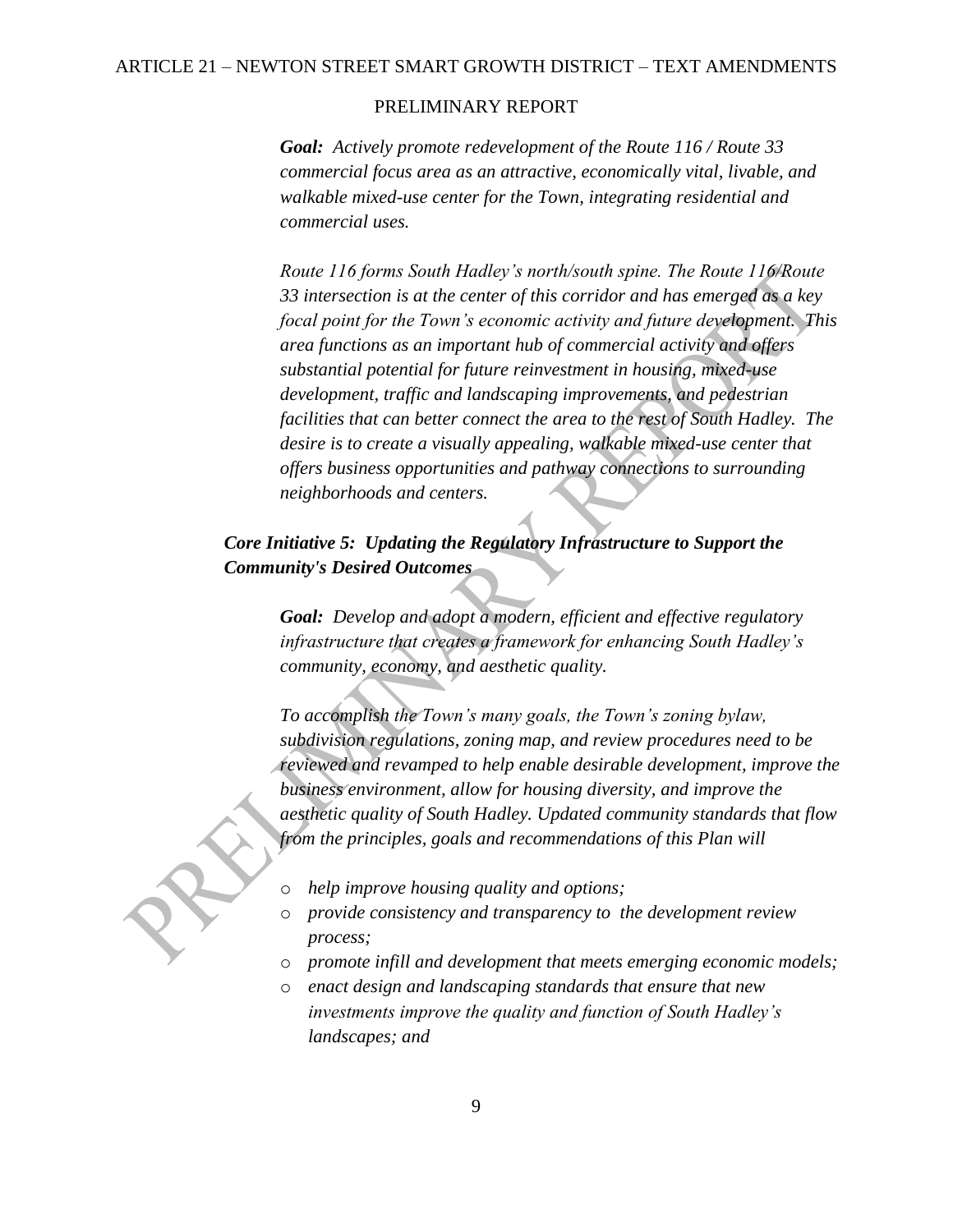o *provide historic resource standards that ensure the future of South Hadley's iconic buildings and neighborhoods.*

In regard to these two Core Initiatives, the Plan suggests some strategies. The following suggested strategies are directly implemented by adopting this Smart Growth District:

- o *Work with the Newton Street Big Y commercial center and other existing commercial establishments to encourage visually appealing and pedestrian‐friendly improvements to these sites.*
- o *Review and revise zoning in the target development area to encourage high density mixed use development.*
- o *Encourage high‐density residential development in the district, developed in a manner that encourages walking and biking to the commercial areas and onto adjacent paths and trails.*
- o *Update the Zoning Bylaw*

This amendment seeks to provide another tool to make appropriate locations in South Hadley attractive for residential and mixed-use investors while ensuring development reflects the heritage of the neighborhood. Similarly, by enacting a more modern approach to permitted development, the amendment will update the Regulatory Infrastructure applicable to this portion of the Town.

The Land Use and Community Design Chapter of the Master Plan also described the area of Route 116 from Cumberland Farms to Route 33 (inclusive of all four corners) as a commercial center with a few residences interspersed. It noted that the

"*Big Y Shopping Center is the dominant commercial center in this corridor. However, it has underutilized spaces and should be examined as to possible changes in the uses of the site. In addition to retail, this shopping center could also include mixed use development of residences and office space to enhance pedestrian traffic similar in concept to the Village Commons. Careful planning and design would be essential to making it attractive for investment."* 

#### Additionally, it suggested that

*"updating of the Big Y Shopping Center's site amenities and design should make the site more pedestrian-friendly by incorporating more green space,*